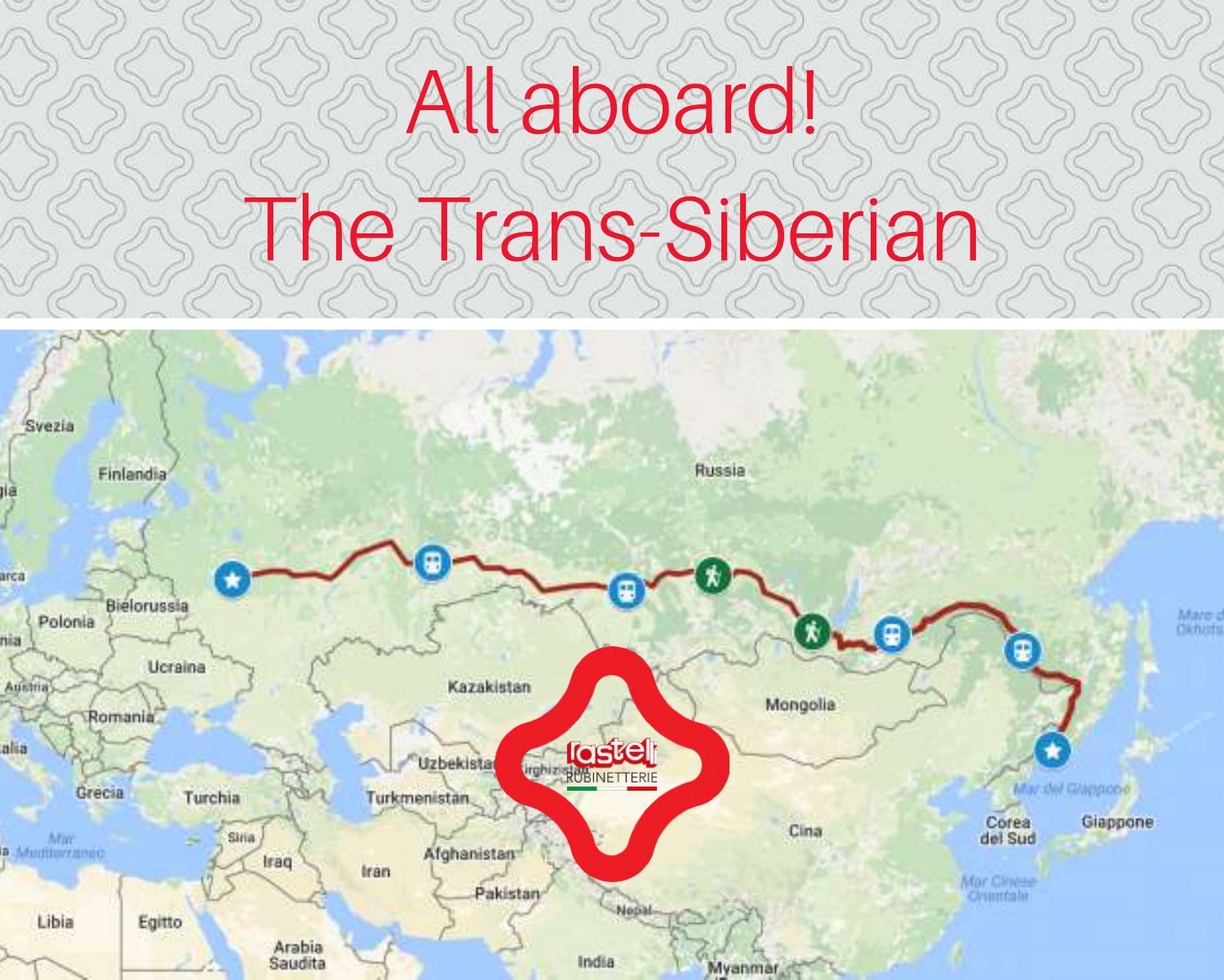## The railway of the tsars.

More than nine thousand kilometers between steppes, cities, dachas, yurts. A trip takes about a week, you change 8 time zones and cross 16 rivers. The Trans-Siberian, a railway that connects western and eastern Russia. It is the longest railway in the world: we are talking about 9,289 kilometers! The starting point is Moscow and the ending point is Vladivostok, the extreme eastern border of the country, bordering China and North Korea.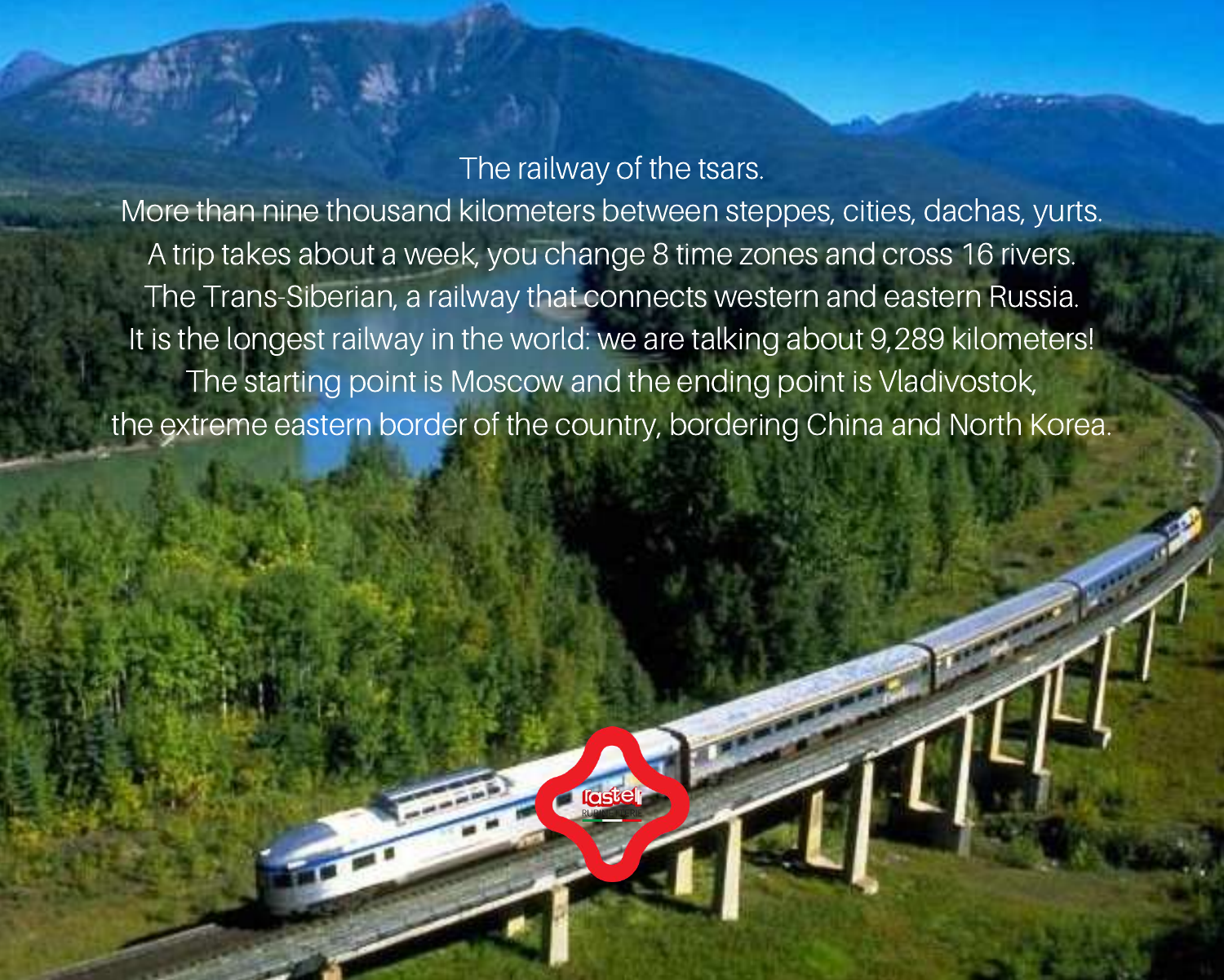The inauguration of the works took place on May 31, 1891:

the ceremony was held near Vladivostok.

The laying of the rails of the entire Trans-Siberian ended ten years later,

on November 3, 1901, when the builders of the Chinese-East railway met those of the Trans-Siberian.

The speed of the works had had an impressive average of 740 km per year.

The workforce employed at the peak of the construction numbered around 90,000 men,

many of them sentenced to forced labor.

Thousands died from the terrible working conditions.

The regular connection of rail traffic between the capital of the empire

(St. Petersburg) and the Pacific ports (Vladivostok and Dalnij) was guaranteed on July 14, 1903 when the Trans-Siberian was put into operation over its entire extension.

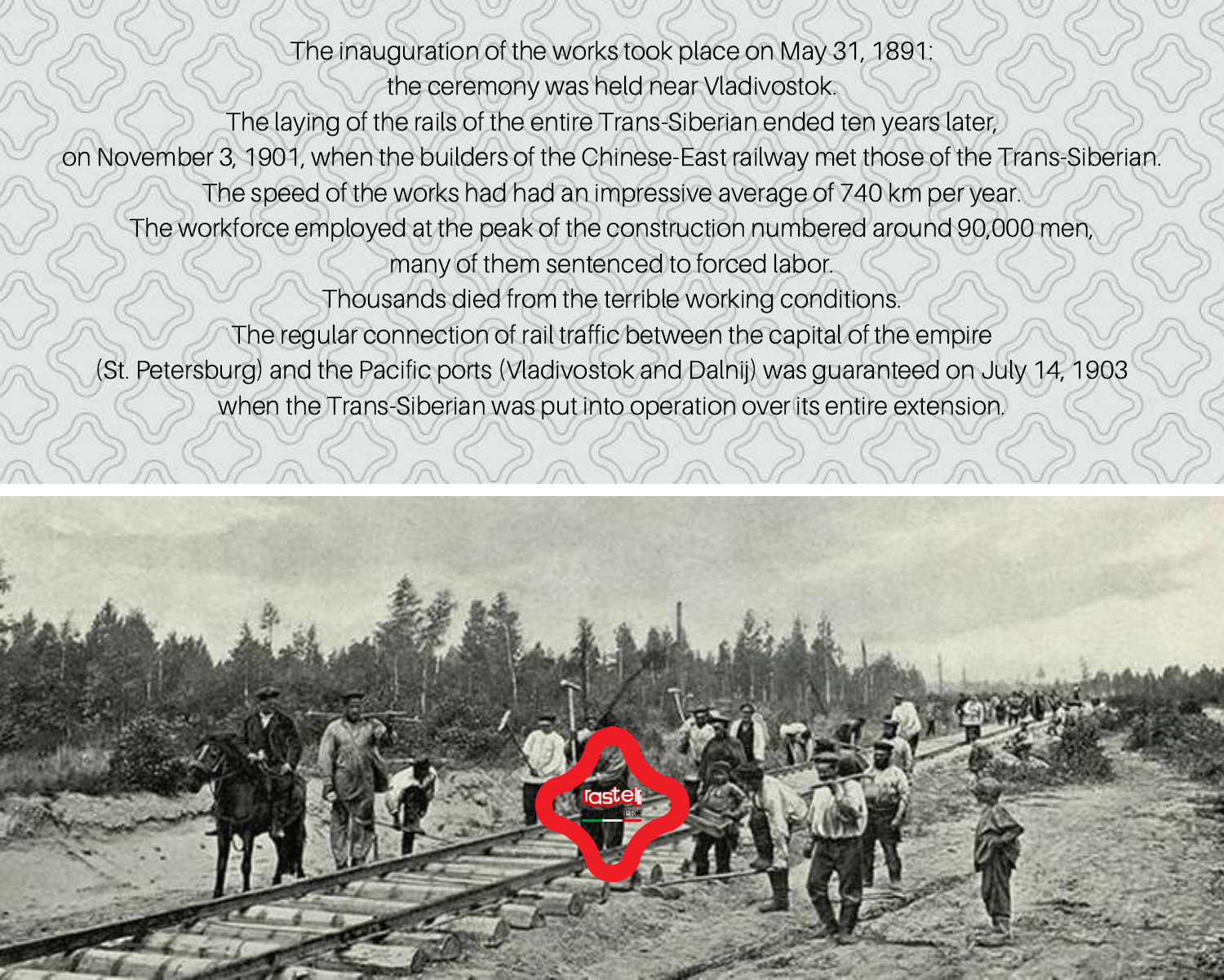The entire route can be covered in less than six days with scheduled trains. There is no single ticket and the individual routes must be organized taking into account time zone and accommodation, public trains are equipped with six-seat berths. After having experimented with this experience for years, in 1992 the German Jean Bergen brought the first private train on the Trans-Siberian, the Zarengold, the Orient Express of Siberia. The burgundy convoy is almost a kilometer long, the cabins lined with purple velvets evoke luxuries of the past years, in line with the absence of an Internet connection for almost the entire journey: an invitation to rediscover the pleasure of conversation with other travelers.

**roste** 

полаждая аттитику розволят Димитики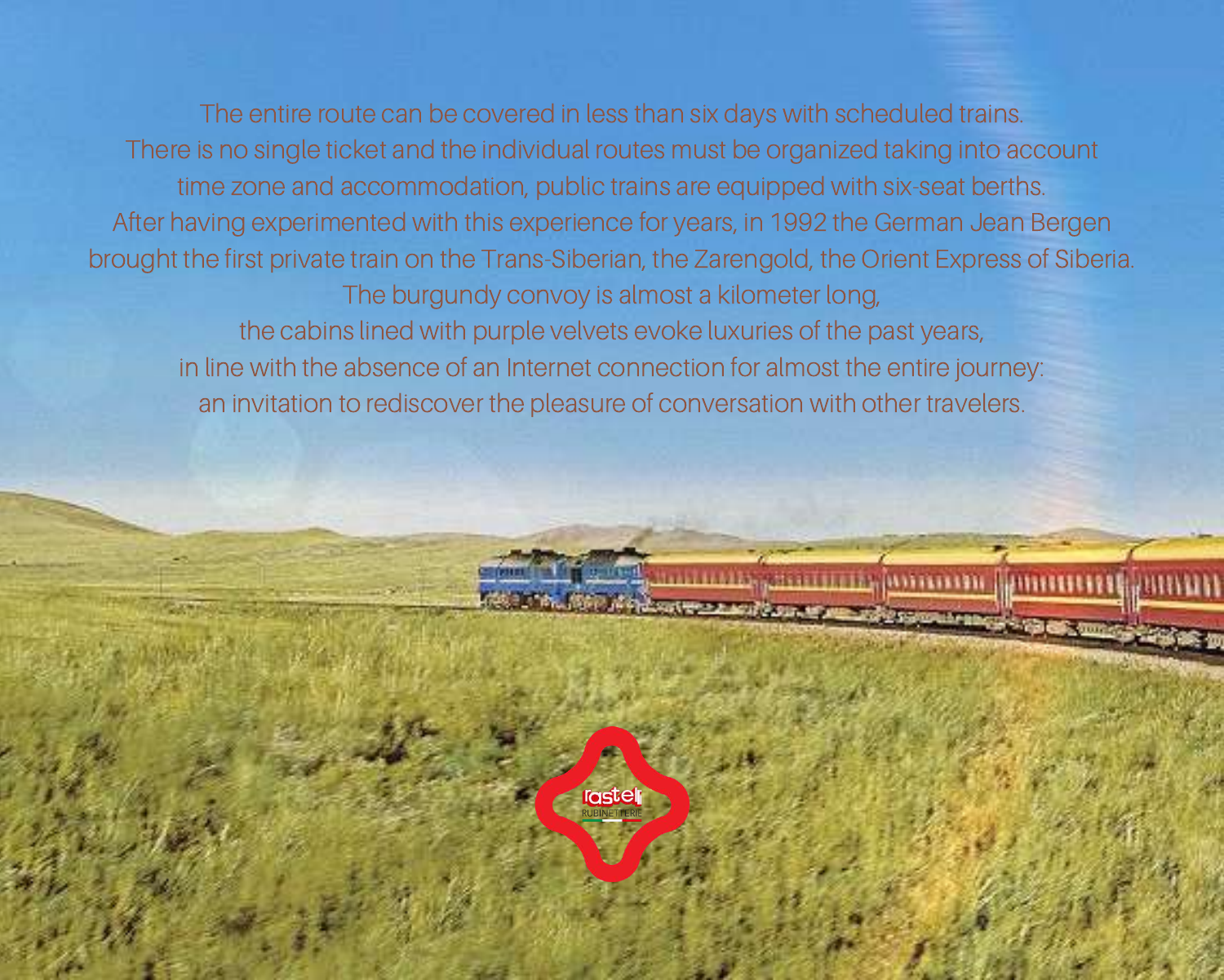About 20,000 containers per year, of which about 8,300 from Japan, currently reach Europe through the Trans-Siberian. They are still a small part of the transport of goods from the Asian archipelago, which reaches about 360,000 containers per year, but the Russian government is working hard to increase the number of containers routed by rail to about 100,000 a year. The biggest obstacle to the project is the presence of some parts of the line single track that form the so-called bottleneck. After the complete electrification of the line, reached in 2002, the target now is to double the line on the entire railway. Generally about 30% of Russian exports pass through this line making it one of the crucial points in its transport infrastructure network.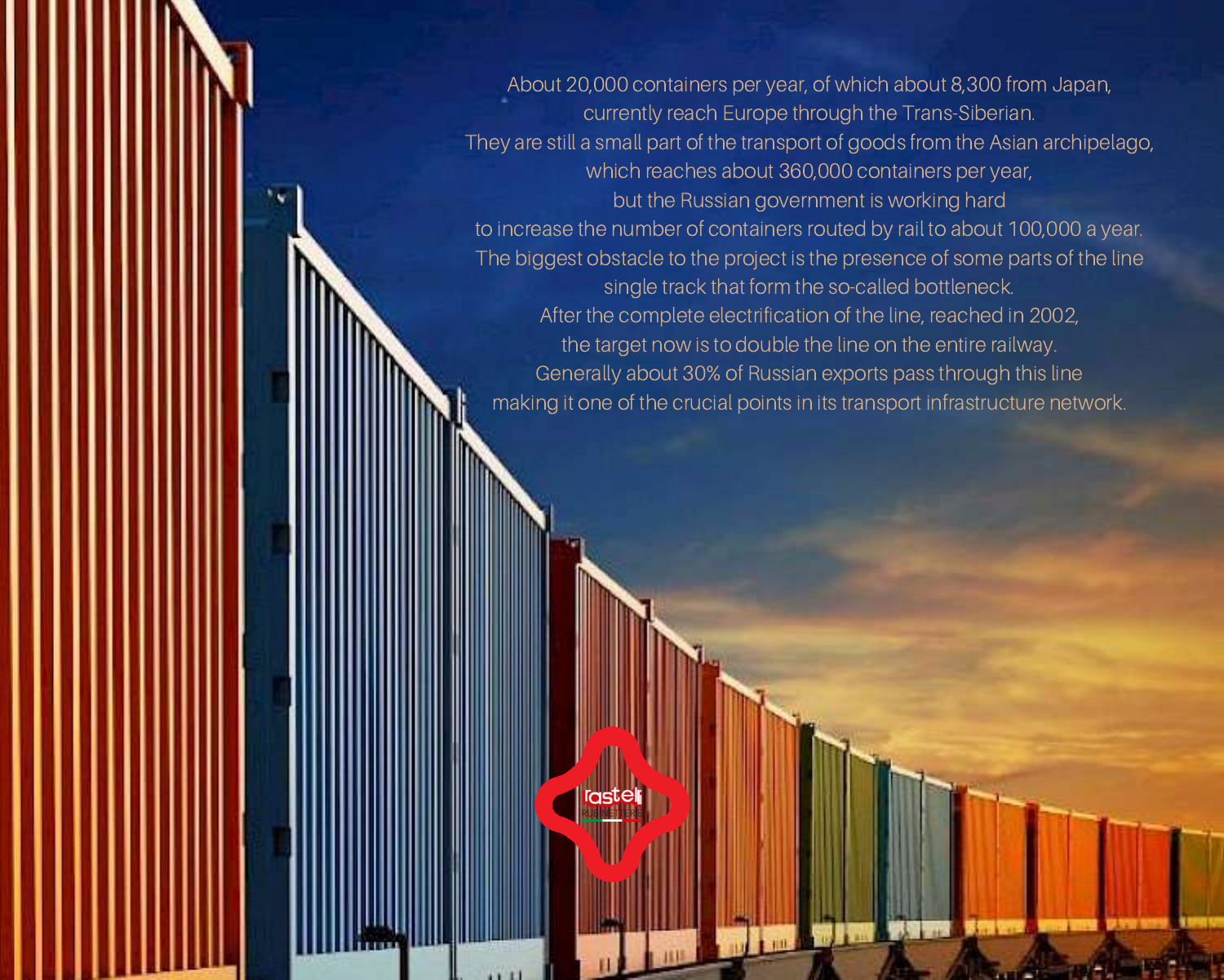One of the most evocative points touched by the Trans-Siberian is Lake Baikal which, with its 1,637 meters, it is the deepest lake in the world. An immense expanse of fresh water located in southern Siberia which freezes completely in winter and which in spring, when the ice melts, offers this magical show. The passage on the shores of the lake was a remarkable engineering effort: 262 km of tunnels and numerous bridges were built. Before the completion of the stretch in 1916, trains were loaded on ferries during the summer period, while in winter the tracks were placed on the frozen lake.

rasteli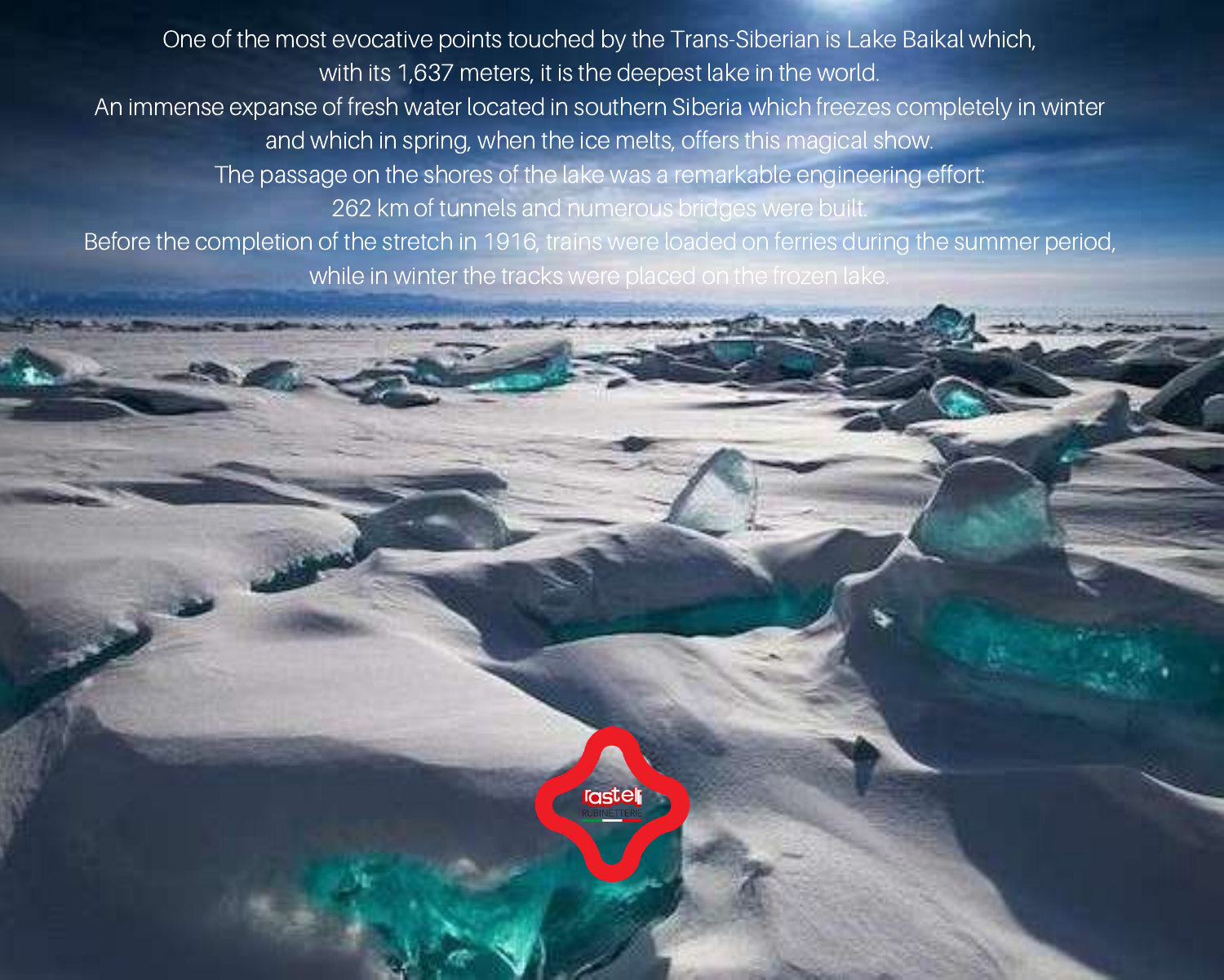Once called "The most beautiful tsars' jewel", the Trans-Siberian is a memorable travel experience. It represents the triumph of man over nature: it crosses some of the most geographically challenging Russian regions: in winter the temperatures drop even to - 60 ° C!

rastel